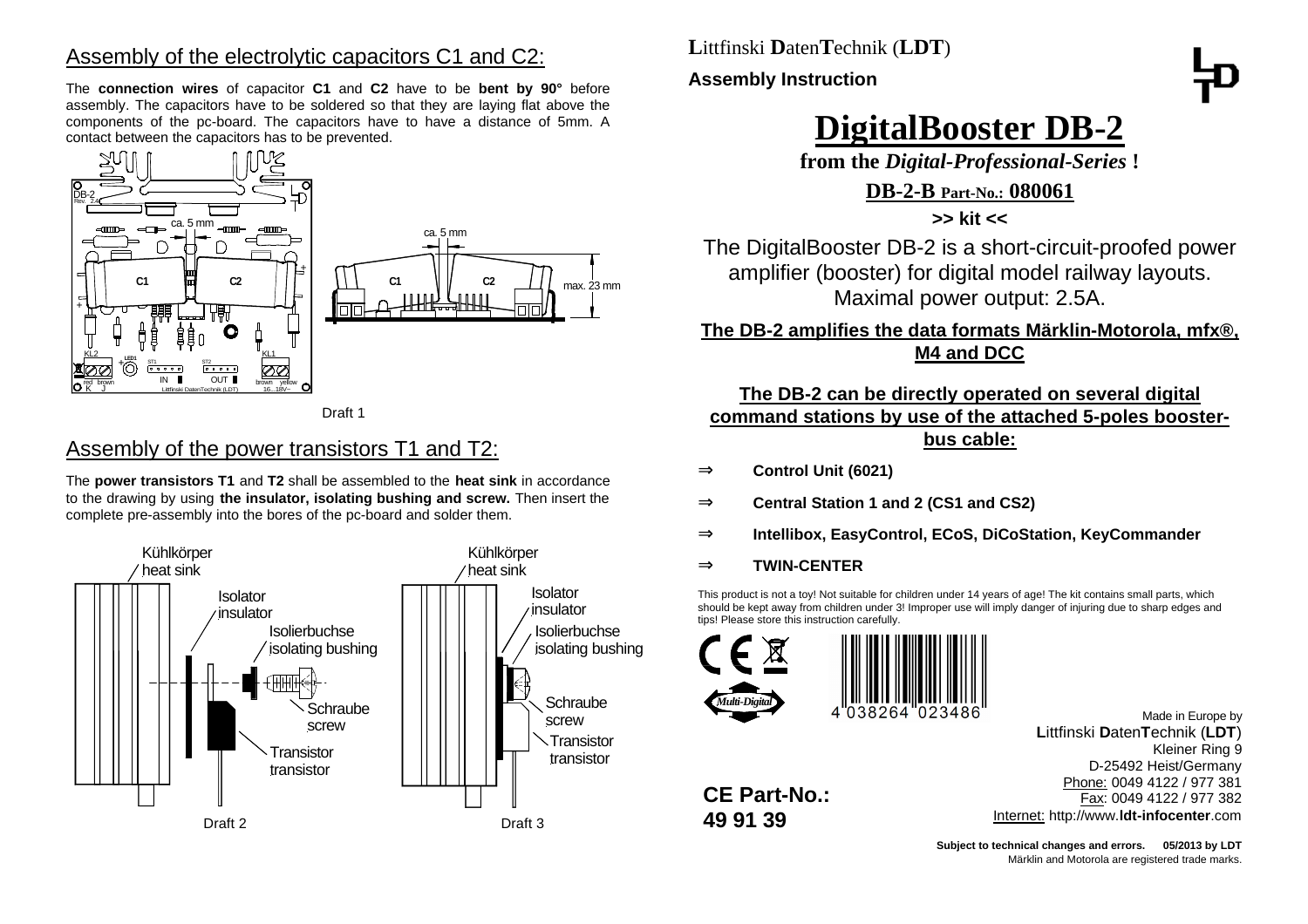## Introduction:

You have purchased a kit for your model railway supplied within the assortment of **L**ittfinski **D**aten**T**echnik (**LDT**). These kits are of high quality and easy to assemble. **We are wishing you having a good time for assembling and application of this product!**

## General:

#### **Tools required for the assembly**

Please assure that the following tools are available:

- a small side cutter
- a mini soldering iron with a small tip
- solder tin (if possible 0,5mm diameter)

#### **Safety Instructions**

- All electrical and electronic components included in this kit shall be used on low voltage only by using a tested and approved voltage transducer (transformer). All components are sensitive to heat. During soldering the heat shall be applied for a very short period only.
- The soldering iron develops a heat up to 400°C. Please keep continual attention to this tool. Keep sufficient distance to combustible material. Use a heat resistant pad for this work.
- This kit consist of small parts which can possibly be swallowed from children. Children (especially under 3 years) shall not participate on the assembly without supervision.

## Set-Up:

For the board assembly please follow exact the sequence of the below **assembly list**. Cross each line off as **done** after completing the insertion and the soldering of the respective part.

For the **diodes** please keep special attention the correct polarity (marked line for the cathode).

With reason to different makes of **electrolytic capacitors** you will find different markings of the polarity. Some are marked with "+" and some are marked with "-". Each capacitor has to be assembled to the board that the marking on the capacitor is in correspondence with the marking on the pc-board. The connection wires of capacitor **C1** and **C2** have to be bent by 90° before assembly. The capacitors have to be soldered so that they are laying flat above the components of the pc-board (shown at draft 1). The capacitors have to have a distance of 5mm. A contact between the capacitors has to be prevented.

For **tantalum capacitors** please attend to the connection wire marked "+". This wire has to correspond to the printed mark on the pc-board.

**Light emitting diodes** have to be assembled that the long wire of the diode corresponds to the mark "+" on the pc-board. Before assembly please slip the **distance spacer** onto the connection wires.

At the **transistor BC 5XX** and the **voltage regulator IC1** the flattened side has to be observed.

The **transistors T3 and T4** have to be assembled that way that the printed lettering shows to the middle of the pc-board.

The **power transistors T1 and T2** shall be assembled to the **heat sink** in accordance to the drawing by using **the insulator, isolating bushing and screw.** Then insert the complete pre-assembly into the bores of the pc-board and solder them (as shown in draft 2 and 3).

**Integrated circuits LM393** are either marked with a half round notch on one end or a printed point for the correct mounting position. Push the IC`s into the correct socket assuring that the notch or the printed point is corresponding to the half-rounded marking on the pc-board.

## Assembly List:

| Pos.           | Qty.           | Component                   | <b>Remarks</b>            | Ref.                             | Done |
|----------------|----------------|-----------------------------|---------------------------|----------------------------------|------|
| 1              | 1              | Printed circuit board       |                           |                                  |      |
| $\overline{2}$ | $\overline{2}$ | Resistors 0,18 Ohm          | marking:"R18"             | R <sub>1</sub> , R <sub>2</sub>  |      |
| 3              | $\overline{2}$ | Resistors 2,2 Ohm           | red-red-black-silver      | R <sub>3</sub> , R <sub>4</sub>  |      |
| $\overline{4}$ | $\overline{2}$ | Resistors 47 Ohm            | yellow-violet-black-gold  | R <sub>5</sub> , R <sub>6</sub>  |      |
| $\overline{5}$ | $\overline{2}$ | Resistors 1KOhm             | brown-black-black-brown   | R7, R8                           |      |
| 6              | $\mathbf{1}$   | Resistor 2,7KOhm            | red-violet-black-brown    | R <sub>9</sub>                   |      |
| $\overline{7}$ | 1              | Resistor 3,3KOhm            | orange-orange-black-brown | R <sub>10</sub>                  |      |
| 8              | $\overline{2}$ | Resistors 47KOhm            | yellow-violet-black-red   | R11, R12                         |      |
| 9              | 1              | Resistor 5,6KOhm            | green-blue-black-brown    | R <sub>13</sub>                  |      |
| 10             | 4              | Resistors 10KOhm            | brown-black-black-red     | R <sub>14.</sub> R <sub>17</sub> |      |
| 11             | 1              | Resistor 22KOhm             | red-red-black-red         | R <sub>18</sub>                  |      |
| 12             | 1              | Resistor 68KOhm             | blue-gray-black-red       | R <sub>19</sub>                  |      |
| 13             | $\overline{2}$ | Diodes BY251                | attend to the polarity!   | D1, D2                           |      |
| 14             | 1              | Diodes 1N4003               | attend to the polarity!   | D <sub>3</sub>                   |      |
| 15             | 10             | Diodes 1N4148               | attend to the polarity!   | D4D13                            |      |
| 16             | $\mathbf{1}$   | <b>IC-Socket 8poles</b>     |                           | IC <sub>2</sub>                  |      |
| 17             | $\overline{2}$ | Capacitors 100nF            | $100nF = 104$             | C5, C6                           |      |
| 18             | 1              | Tantalum cap. 1uF/35V       | attend to the polarity!   | C4                               |      |
| 19             | 1              | Electrolytic cap. 47uF/50V  | attend to the polarity!   | C <sub>3</sub>                   |      |
| 20             | 1              | LED plus distance spacer    | attend to the polarity!   | LED1                             |      |
| 21             | 1              | 78L06                       | attend to the polarity!   | IC <sub>1</sub>                  |      |
| 22             | $\overline{2}$ | Transistors BC 547          | attend to the polarity!   | T5, T6                           |      |
| 23             | 3              | Transistors BC 557          | attend to the polarity!   | T7T9                             |      |
| 24             | 1              | <b>Transistor BD139</b>     | attend to the polarity!   | T3                               |      |
| 25             | 1              | Transistor BD140            | attend to the polarity!   | T <sub>4</sub>                   |      |
| 26             | $\overline{c}$ | Cross recess screws M3x6    | for assembly of T1 and T2 |                                  |      |
| 27             | $\overline{2}$ | Silicone insulators         | for assembly of T1 and T2 |                                  |      |
| 28             | 2              | Isolating bushings          | for assembly of T1 and T2 |                                  |      |
| 29             | 1              | Heat sink                   | for assembly of T1 and T2 |                                  |      |
| 30             | 1              | <b>Transistor BD243</b>     | assembly on heat sink     | T1                               |      |
| 31             | 1              | <b>Transistor BD244</b>     | assembly on heat sink     | $\overline{12}$                  |      |
| 32             | $\overline{2}$ | Pin plugs 5poles            |                           | ST1, ST2                         |      |
| 33             | $\overline{2}$ | Clamps 2poles               |                           | KL1, KL2                         |      |
| 34             | $\mathbf{1}$   | IC: LM393                   | attend to the polarity!   | IC <sub>2</sub>                  |      |
| 35             | $\overline{2}$ | Electrolytic cap.4700uF/35V | attend to the polarity!   | C1, C2                           |      |
| 36             | 1              | Multi-Fuse                  |                           | MF <sub>1</sub>                  |      |
| 37             |                |                             | Final control             |                                  |      |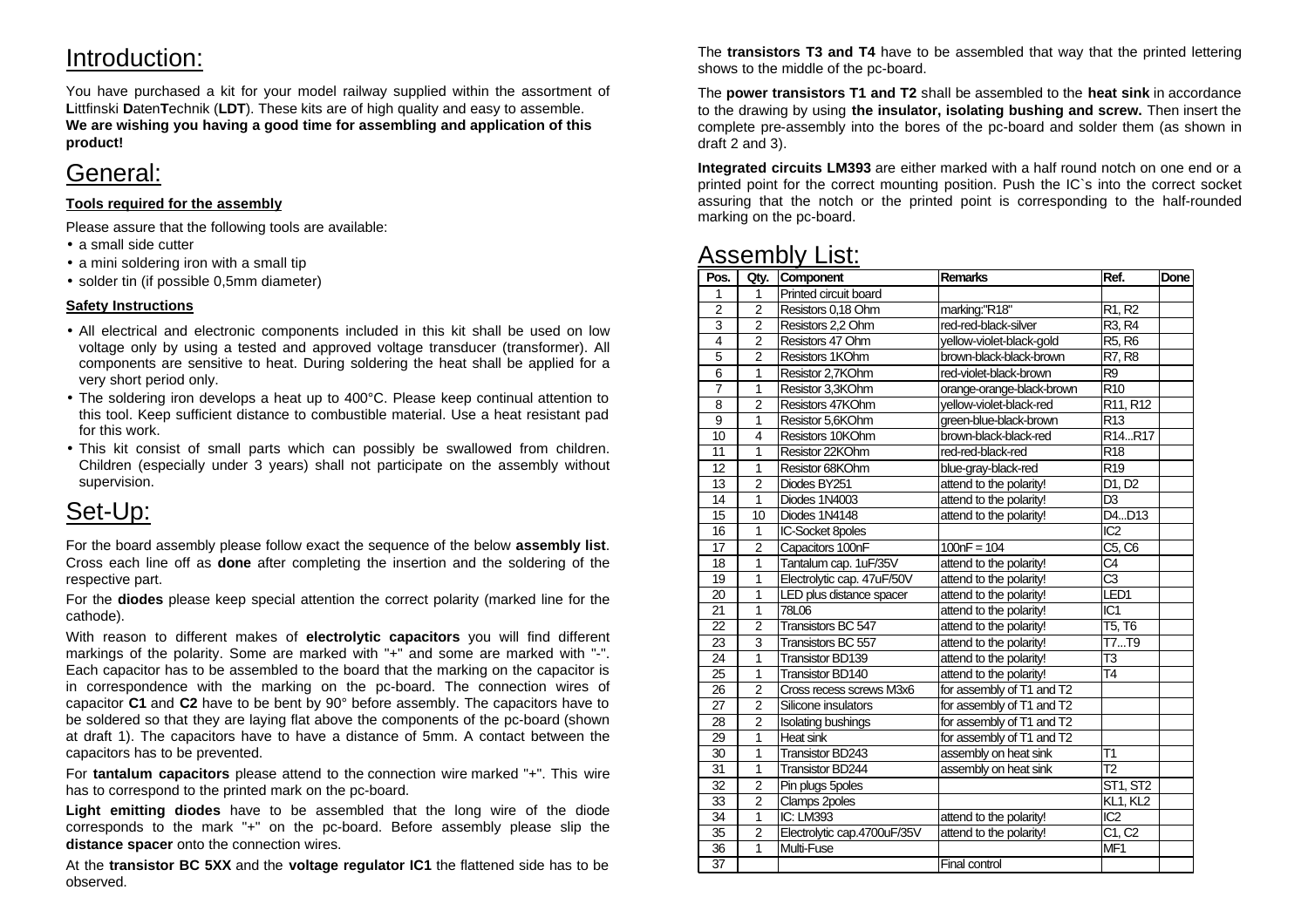To enable the **DigitalBooster DB-2** to supply the maximal possible digital current it has to get a **minimum of 52VA** from a **model railway transformer** at **clamp KL1**. **The transformer output voltage** can be between **16 and 18 Volt AC**.

If the transformer supplies already other consumers on the layout you have to take special attention to the **correct terminal occupation at the supply clamp KL1**. You have to attend to the correct colors "**yellow**" and "**brown**" by connecting to a command station of Märklin **Control Unit** or **Intellibox.**

#### 3. Booster connected to a rail:

The digital current of the **DigitalBoosters DB-2** is available at **clamp KL2** next to the light emitting diode.

Each booster must supply an own current circuit on the layout.

**Therefore the center conductor of a 3-conductor rail** has to be **isolated** at the **joint** to the next current-circuit.

The output **"brown"** of the **clamp KL2** supplies **both rails**. The output **"red"** supplies the **center conductor of the isolated section**.

On the **2-conductor rail** shall as **minimum one rail be isolated at the joints**. The rail inside the **isolated section** gets the supply from the output **"red"** of the **booster clamp KL2**. The **second rail** (not necessarily isolated) receives the supply from output **"brown"**.

#### Booster in action:

After switching-on the model railway layout and actuating the **push button "GO"** at the command station the **red light emitting diode (LED)** of the **DigitalBooster DB-2** will **glow**. This indicates that the booster supplies digital current to the connected railsection.

**The booster will switch automatically off** by any **short circuit** at the rail section. **The red light emitting diode will go out**. The event of a short circuit will be reported from the booster to the command station via the 5-poles booster bus. These will switch to "Stop".

After **eliminating the short circuit** you can supply digital current to the rail by actuating again the **push button "Go"** at the command station.

**Will the current** at the connected rail section **extend 2.5 Ampere the booster will switch off as well**, to **prevent overheating**.

#### Booster assembly:

Please assemble the **Booster DB-2** at a location that **sufficient air** can **circulate at the heat sink**.

If you have purchased the **Booster DB-2** as **a kit** you can assemble the completed unit into a **suitable empty case LDT-01**. This case is available as **accessory** within our program.

**L**ittfinski **D**aten**T**echnik (**LDT**) **Operating Instruction**

# **DigitalBooster DB-2**

**from the** *Digital-Professional-Series* **!**

**DB-2-G Part-No.: 080063**

**>> finished module in a case <<**

The DigitalBooster DB-2 is a short-circuit-proofed power amplifier (booster) for digital model railway layouts. Maximal power output: 2.5A.

#### **The DB-2 amplifies the data formats Märklin-Motorola, mfx®, M4 and DCC**

#### **The DB-2 can be directly operated on several digital command stations by use of the attached 5-poles boosterbus cable:**

- ⇒ **Control Unit (6021)**
- ⇒ **Central Station 1 and 2 (CS1 and CS2)**
- ⇒ **Intellibox, EasyControl, ECoS, DiCoStation, KeyCommander**
- ⇒ **TWIN-CENTER**

**CE Part-No.:**

**49 91 41**

This product is not a toy! Not suitable for children under 14 years of age! The kit contains small parts, which should be kept away from children under 3! Improper use will imply danger of injuring due to sharp edges and tips! Please store this instruction carefully.



Made in Europe by **L**ittfinski **D**aten**T**echnik (**LDT**) Kleiner Ring 9 D-25492 Heist/Germany Phone: 0049 4122 / 977 381 Fax: 0049 4122 / 977 382 Internet: http://www.**ldt-infocenter**.com

Subject to technical changes and errors.  $\circ$  03/2015 by LDT Märklin and Motorola are registered trade marks.